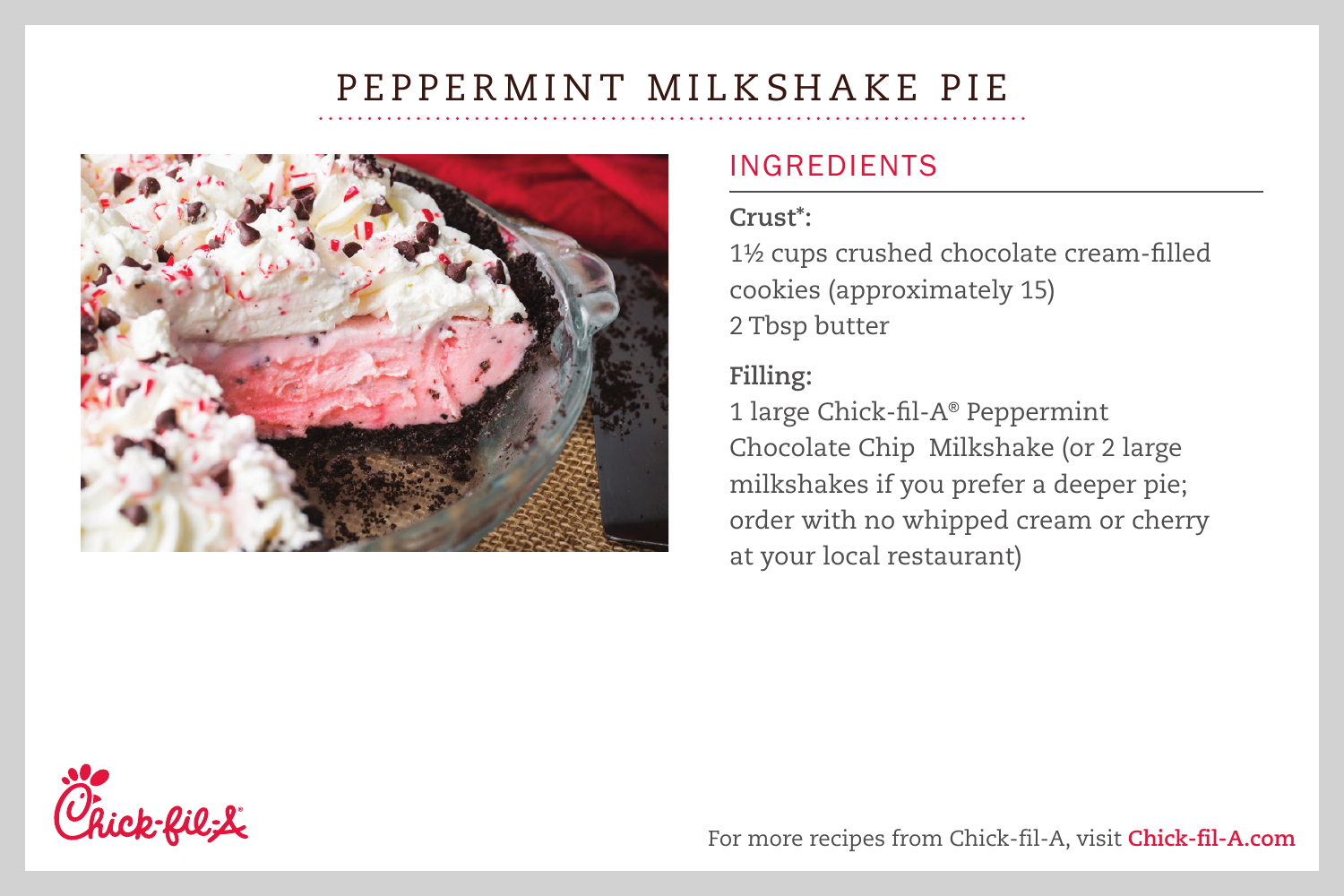## PEPPERMINT MILKSHAKE PIE

### INGREDIENTS (cont.)

**Topping:** 2 cups heavy whipping cream 2 Tbsp powdered sugar

**Garnish:** 2 Tbsp miniature chocolate chips 10 peppermint candies (crushed)

### DIRECTIONS

Place butter in microwave safe bowl and heat approximately 30 seconds. Stir until melted. In a medium bowl, place the cookie crumbs. Drizzle melted butter over crumbs and stir until moistened. Press crumb mixture into 9" pie pan. Cover & freeze until set, at least one hour.

\*No time for crust and topping from scratch? Buy a pre-made crust and whipped cream.



For more recipes from Chick-fil-A, visit **Chick-fil-A.com**